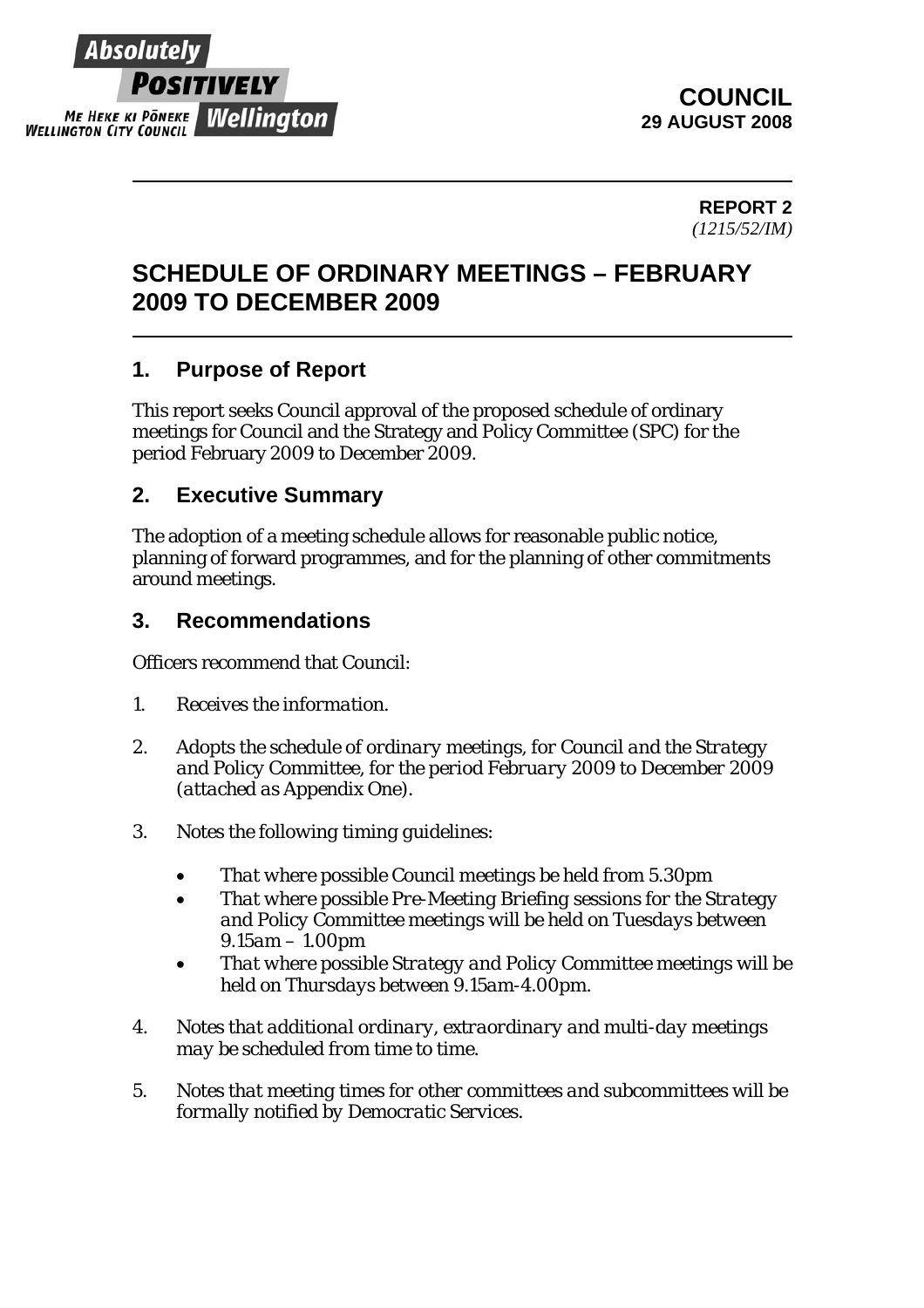## **4. Background**

Council needs to approve a schedule of ordinary meetings, so that the meetings can be publicly notified in accordance with statutory requirements. It is proposed that the schedule run from February to December 2009.

Council's adoption of the schedule will facilitate an open democratic process and allow for the planning of forward programmes. It also allows for elected members to plan their commitments over the period in question.

# **5. Discussion**

A number of matters were considered in the preparation of the 2009 schedule:

- Elected members' commitments in relation to Council Controlled Organisation (CCO) meetings where known, and conferences and seminars that members may wish to attend
- **Ensuring the provision of adequate time for LTCCP consideration and** deliberation
- Ensuring that, where possible, committee meetings are held between 9.15am – 4.00pm, and Council meetings start at 5.30pm
- Allowing space for resource consent hearings and additional meetings, briefings and workshops.

### *5.1 Additional Meetings*

The aim, through careful scheduling of work programmes, is to reduce the need for additional or reconvened meetings and the rescheduling of meetings. However, given the breadth of Council work, from time to time additional or extraordinary meetings will no doubt need to be scheduled. The pattern of SPC meetings (three weeks out of every four), with time held in the Tuesday to Thursday block, makes this a relatively easy task to do without causing undue disruption to the plans of elected members.

### *5.2 Ad Hoc Committee, Subcommittee and Other Meetings*

Once Council has approved the meeting schedule for Council and SPC meetings, meeting times will be confirmed for the remaining committees and subcommittees. The aim will be, as much as possible, to schedule them in the Tuesday to Thursday period. However, there will be occasions (in particular, with those subcommittees involving non-elected members) when meetings will need to be scheduled on Mondays or Fridays.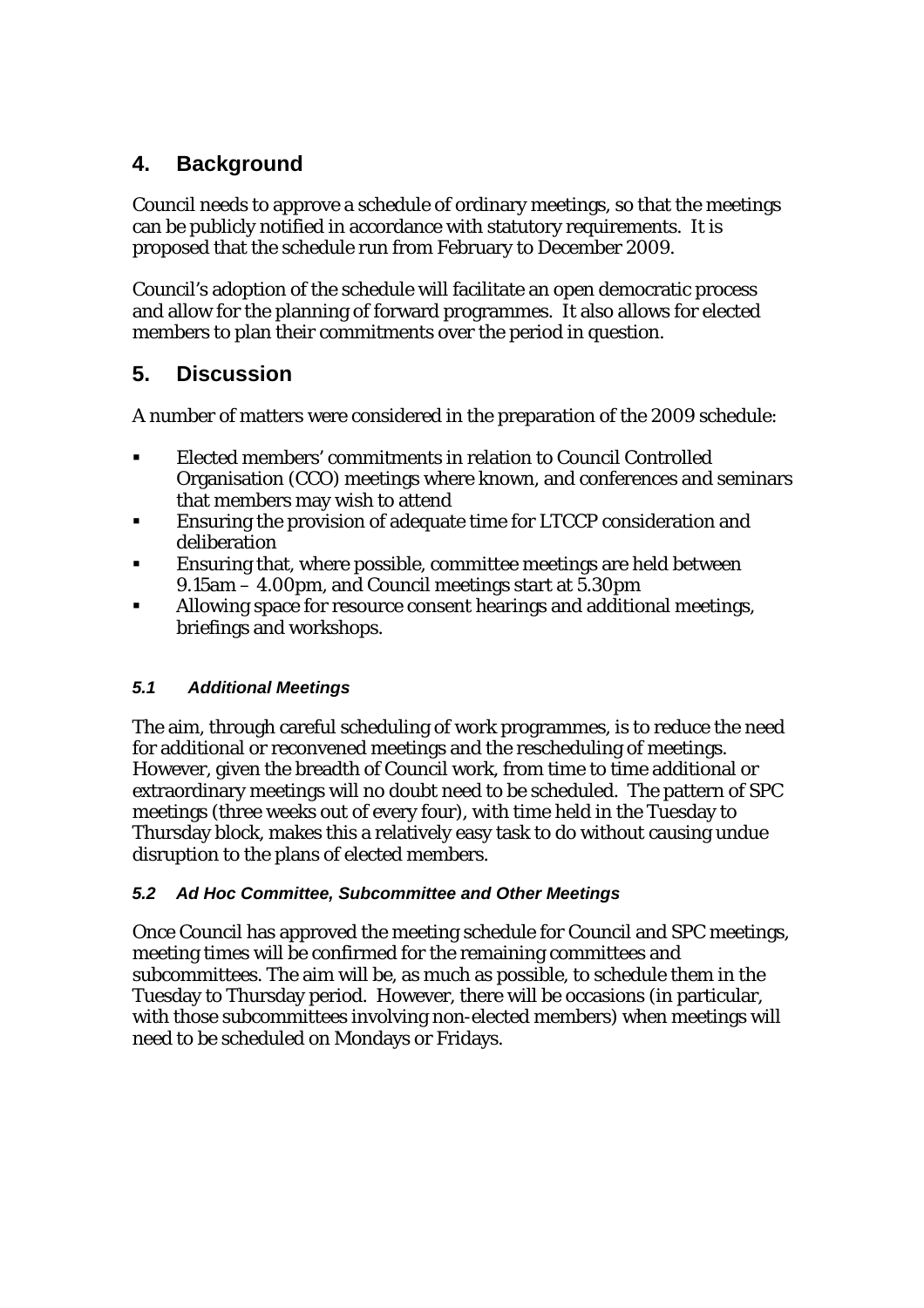### **6. Conclusion**

The adoption of a meeting schedule allows for reasonable public notice, planning of committee forward programmes, and for the planning of other commitments around meetings. It is recommended that Council adopt the attached schedule of ordinary meetings for the period February 2009 to December 2009.

Contact officer: *Svea Cunliffe-Steel, Acting City Secretary*